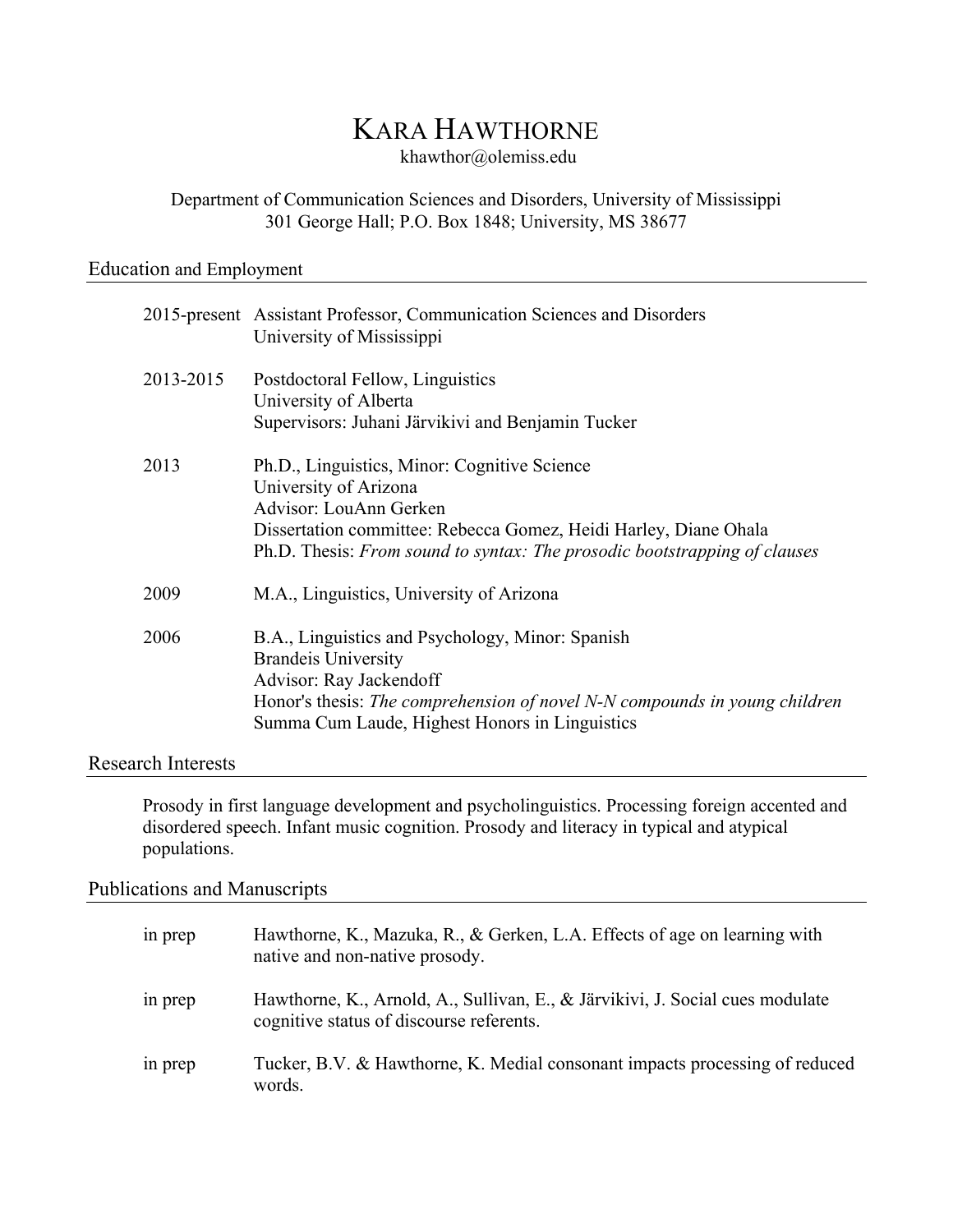| submitted   | Hawthorne, K., Järvikivi, J., & Tucker, B.V. The impacts of regional accent on<br>word segmentation.                                                                                                     |
|-------------|----------------------------------------------------------------------------------------------------------------------------------------------------------------------------------------------------------|
| resubmitted | Hawthorne, K., Rudat, L., & Gerken, L.A. Prosody as a cue to hierarchical<br>structure for toddlers and adults.                                                                                          |
| 2015        | Hawthorne, K., Mazuka, R., & Gerken, L.A. The acoustic salience of prosody<br>trumps infants' acquired knowledge of language-specific prosodic patterns.<br>Journal of Memory and Language, 82, 105-117. |
| 2014        | Hawthorne, K. & Gerken, L.A. From pauses to clauses: Prosody facilitates<br>learning of syntactic constituency. Cognition, 133(2), 420-428.                                                              |

## Conference Proceedings

| 2012 | Hawthorne, K., Mazuka, R., & Gerken, L.A. Prosodic bootstrapping of clauses:<br>Is it language-specific? LSA Meeting Extended Abstracts 2012. |
|------|-----------------------------------------------------------------------------------------------------------------------------------------------|
| 2011 | Hawthorne, K. & Gerken, L.A. Infants use prosody to learn about clauses. LSA<br>Meeting Extended Abstracts 2011.                              |

## Presentations (peer-reviewed abstract)

| 2015 | Tucker, B.V. & Hawthorne, K. How lexical competition unfolds in the<br>recognition of reduced and unreduced word-medial stops. Acoustics Week in<br>Canada.                                                           |
|------|-----------------------------------------------------------------------------------------------------------------------------------------------------------------------------------------------------------------------|
|      | Hawthorne, K., Järvikivi, J., & Tucker, B. V. The impact of accented prosody on<br>parsing speech. Poster presented at <i>Conference of the Canadian Linguistics</i><br>Association.                                  |
|      | Hawthorne, K., Arnhold, A., Sullivan, E., & Järvikivi, J. Visual cues to discourse<br>reference: Narrator gaze affects pronoun resolution. Poster presented at<br>Conference of the Canadian Linguistics Association. |
|      | Hawthorne, K., Rudat, L., & Gerken, L.A. Prosody bootstraps some<br>hierarchically-organized structures better than others. <i>Linguistics Society of</i><br>America Annual Meeting.                                  |
| 2014 | Hawthorne, K., Rudat, L., & Gerken, L.A. Prosody as a cue to hierarchical<br>structure for toddlers and adults. Poster presented at The 39th Annual Boston<br>University Conference on Language Development.          |
| 2013 | Hawthorne, K., & Gerken, L.A. Young versus older infants' use of prosody-like<br>boundary cues to locate musical phrases. Acoustical Society of America Annual<br>Meeting.                                            |
|      |                                                                                                                                                                                                                       |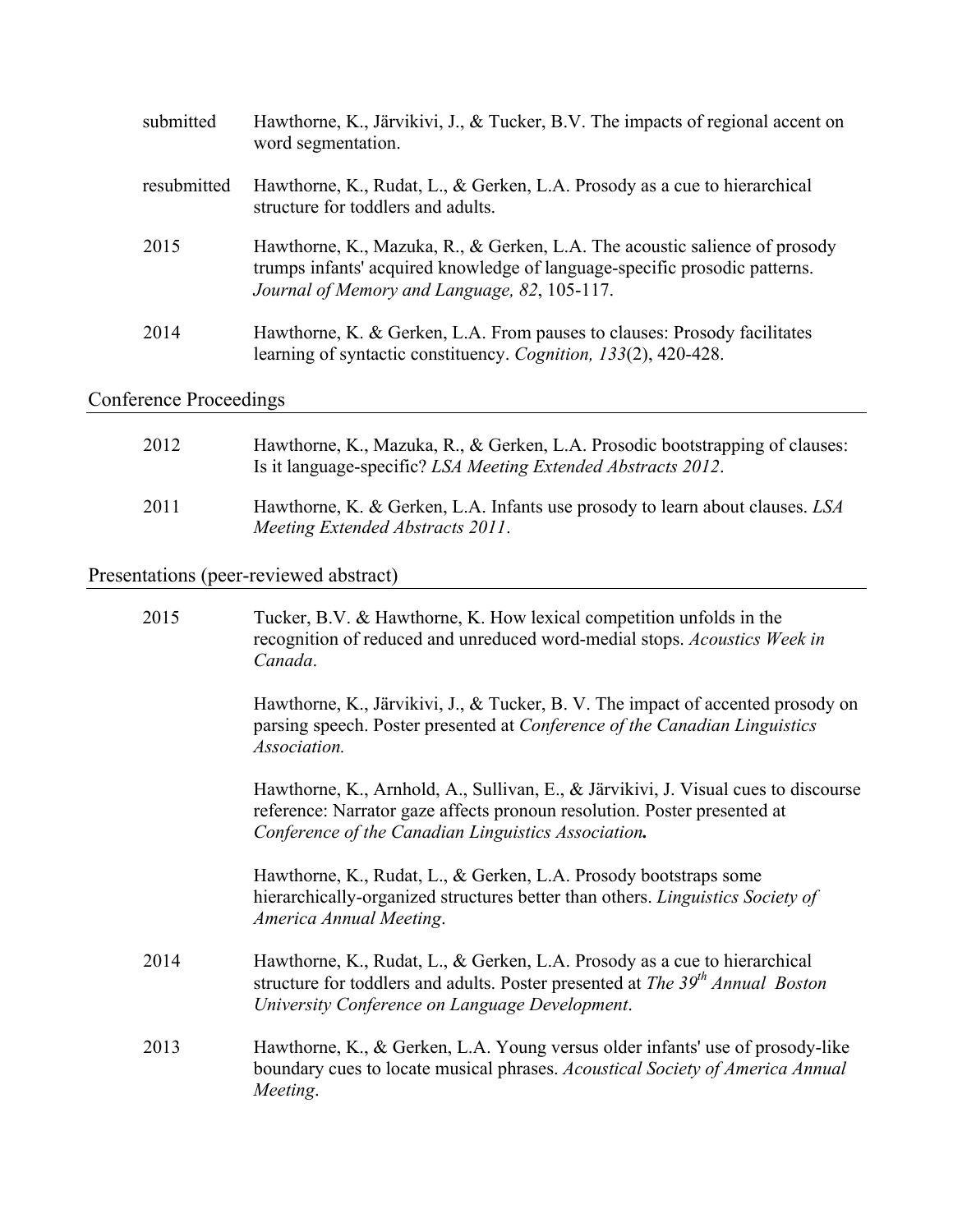| 2012                       | Hawthorne, K., Gerken, L.A., & Mazuka, R. The changing role of prosody in<br>syntax acquisition across ages. The $37th$ Annual Boston University Conference on<br>Language Development.   |
|----------------------------|-------------------------------------------------------------------------------------------------------------------------------------------------------------------------------------------|
|                            | Hawthorne, K., Gerken, L.A., & Mazuka, R. The trans-linguistic robustness of<br>prosodic cues in syntax acquisition. International Conference on Infant Studies<br>2012 Biennial Meeting. |
|                            | Hawthorne, K., Mazuka, R., & Gerken, L.A. The prosodic bootstrapping of<br>clauses: Is it language-specific? Linguistics Society of America Annual Meeting.                               |
| 2011                       | Hawthorne, K. & Gerken, L.A. Can infants use prosody to learn about syntax?<br>Linguistics Society of America Annual Meeting.                                                             |
| 2010                       | Forster, K., Vitela, D., & Hawthorne, K. Absence of competition between word<br>candidates. Pre-Psychonomics Visual Word Recognition Conference.                                          |
| <b>Other Presentations</b> |                                                                                                                                                                                           |

| 2014 | Hawthorne, K. Can infants use the acoustic correlates of prosody to parse a<br>musical melody? $28th$ Annual Joseph R. Royce Research Conference. |
|------|---------------------------------------------------------------------------------------------------------------------------------------------------|
| 2013 | Hawthorne, K. Reconsidering prosodic bootstrapping. University of Calgary.                                                                        |

National and International Fellowships and Grants

| 2011      | East Asian & Pacific Studies Summer Institute Fellow<br>National Science Foundation and Japan Society for the Promotion of Science<br>(\$14,000) |
|-----------|--------------------------------------------------------------------------------------------------------------------------------------------------|
| 2008-2012 | Graduate Research Fellow<br>National Science Foundation $(\$90,000 +$ tuition and fees)                                                          |
| 2002-2003 | National Merit Scholar<br>National Merit Foundation (\$2500)                                                                                     |

## Institutional Fellowships and Awards

| 2014 | Postdoctoral Fellow Travel Award<br>University of Alberta (\$625)              |
|------|--------------------------------------------------------------------------------|
| 2013 | Carter Travel Award<br>University of Arizona Interdisciplinary Program (\$600) |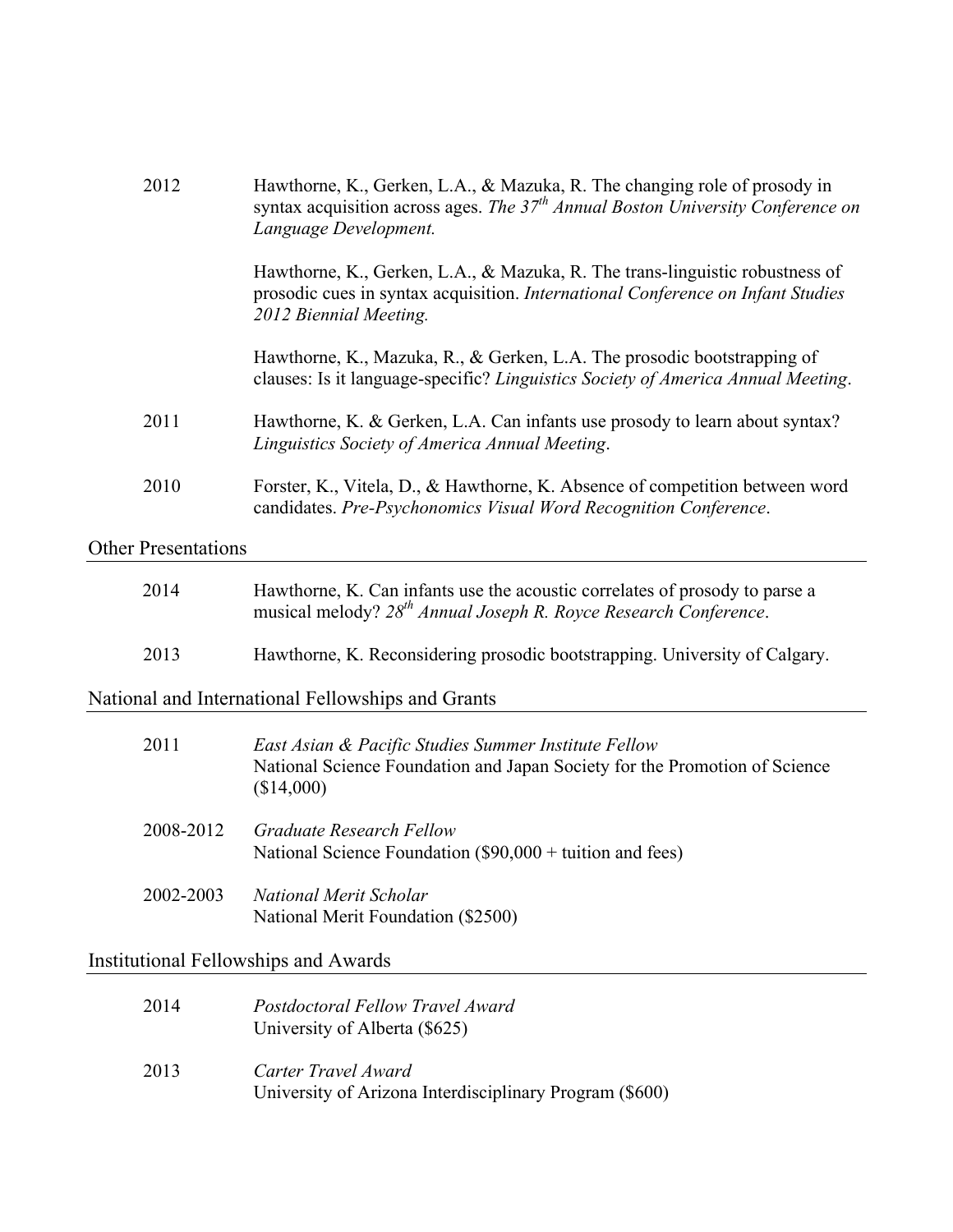| 2011, 2012 | Graduate and Professional Student Council Travel Grant<br>University of Arizona (\$1500)                                  |
|------------|---------------------------------------------------------------------------------------------------------------------------|
| 2010       | Graduate Summer Research Development Award<br>Social and Behavioral Sciences Research Institute (U of A) (\$1000)         |
| 2006       | Ricardo Morant Undergraduate Award for Scholarship and Breadth in<br>Psychological Inquiry<br>Brandeis University (\$100) |
| 2002-2006  | Justice Brandeis Scholar<br>Brandeis University (\$108,000)                                                               |

Teaching and Advising Experience

| University of Mississippi | Normal development of communication                                                                                                                                                |
|---------------------------|------------------------------------------------------------------------------------------------------------------------------------------------------------------------------------|
| University of Alberta     | Research supervisor, Centre for Comparative Psycholinguistics<br>Introduction to linguistics, II                                                                                   |
| University of Arizona     | Research supervisor, Tweety Language Development Lab<br>Language development/Language development (online)<br>Structure and meaning of English words<br>Language/Language (online) |

## Service

| ad hoc    | Reviewer, Child Development, Linguistics Society of America Annual Meeting,<br>CogSci Annual Meeting, Mental Lexicon Annual Meeting |
|-----------|-------------------------------------------------------------------------------------------------------------------------------------|
|           | 2015-present Curriculum and Policy Committee, University of Mississippi School of Applied<br><b>Science</b>                         |
| 2013-2014 | VP-Finance, University of Alberta Postdoctoral Fellows Association                                                                  |
| 2014      | Co-organizer, Spring Training in Experimental Psycholinguistics                                                                     |
| 2010-2011 | Abstract Committee, West Coast Conference in Formal Linguistics                                                                     |
| 2009-2011 | Abstract Review Board, Arizona Linguistics Circle Conference                                                                        |
| 2005-2006 | Editorial Assistant, Natural Language and Linguistic Theory<br>Supervisor: Dr. Joan Maling                                          |